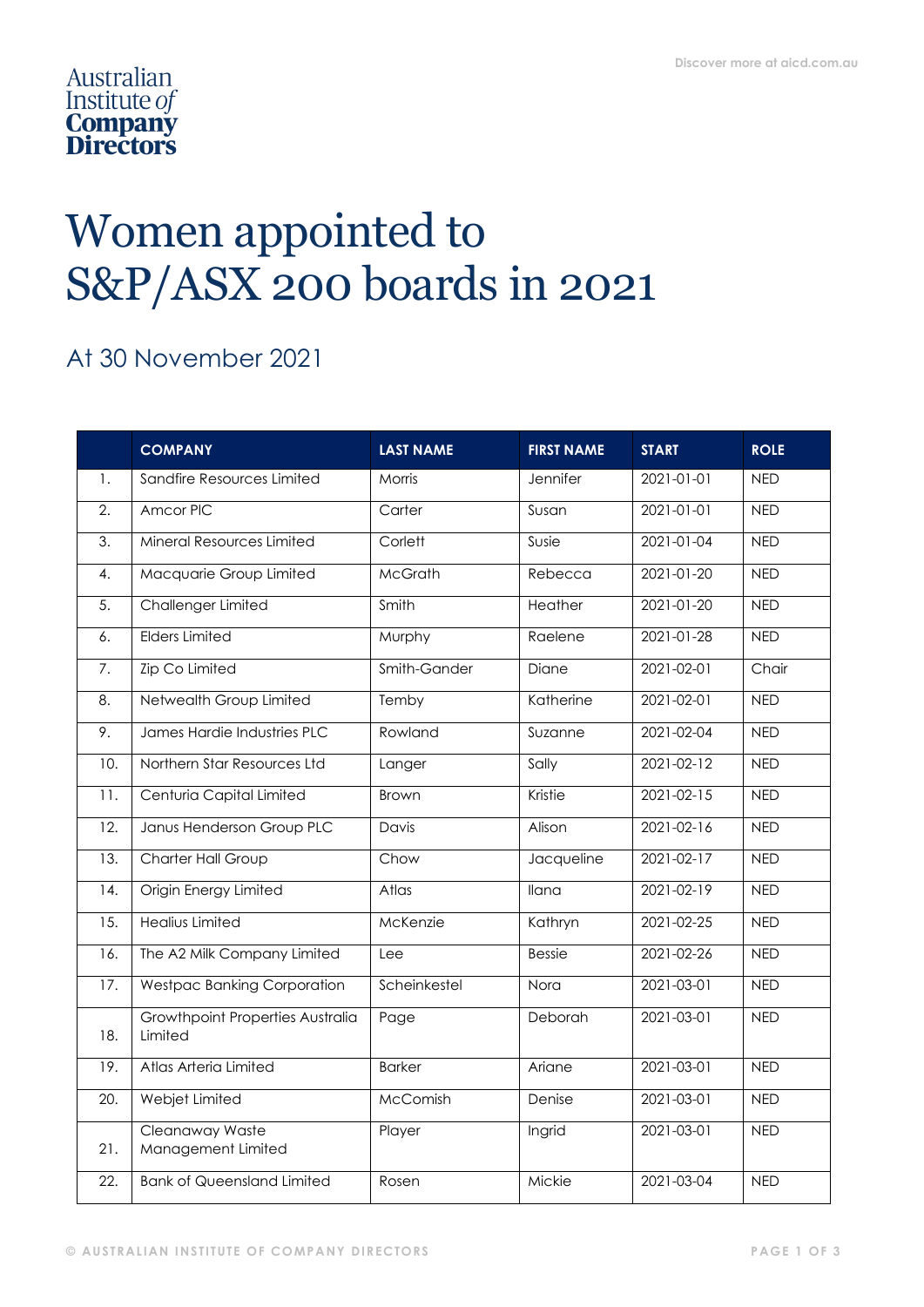| 23. | <b>Iluka Resources Limited</b>                | Sutton              | Andrea           | 2021-03-11       | <b>NED</b> |
|-----|-----------------------------------------------|---------------------|------------------|------------------|------------|
| 24. | G.U.D. Holdings Limited                       | Campbell            | Carole           | 2021-03-16       | <b>NED</b> |
| 25. | <b>Steadfast Group Limited</b>                | Allen               | <b>Vicki</b>     | 2021-03-18       | <b>NED</b> |
| 26. | Virgin Money UK PLC                           | Novokreshchenova    | Elena            | 2021-03-22       | <b>NED</b> |
| 27. | Kogan.Com Ltd                                 | Allis               | Janine           | 2021-04-01       | <b>NED</b> |
| 28. | Reliance Worldwide Corporation<br>Limited     | Knight              | Darlene          | 2021-04-14       | <b>NED</b> |
| 29. | Spark Infrastructure Trust                    | <b>Buck</b>         | Lianne           | 2021-04-16       | <b>NED</b> |
| 30. | Tyro Payments LimiteD                         | Knox                | Aliza            | 2021-04-11       | <b>NED</b> |
| 31. | <b>Blackmores Limited</b>                     | Warburton           | Sharon           | 2021-04-28       | <b>NED</b> |
| 32. | <b>Blackmores Limited</b>                     | Stops               | Wendy            | 2021-04-28       | <b>NED</b> |
| 33. | MetCash Limited                               | Haseltine           | Margaret         | 2021-05-03       | <b>NED</b> |
| 34. | Pointsbet Holdings Pty Ltd                    | Gada                | Kosha            | 2021-05-03       | <b>NED</b> |
| 35. | <b>Beach Energy Limited</b>                   | Hall                | Margaret         | 2021-05-03       | <b>NED</b> |
| 36. | InvoCare Limited                              | Anderson            | $\overline{Kim}$ | $2021 - 05 - 11$ | <b>NED</b> |
| 37. | Perseus Mining Limited                        | <b>Banfield</b>     | Amber            | 2021-05-12       | <b>NED</b> |
| 38. | Unibail-Rodamco-Westfield N.V.                | Sylla-Walbaum       | Aline            | 2021-05-12       | <b>NED</b> |
| 39. | OZ Minerals Limited                           | Ryan                | Sarah            | 2021-05-17       | <b>NED</b> |
| 40. | Incitec Pivot Limited                         | Dwyer               | Tonianne         | 2021-05-20       | <b>NED</b> |
| 41. | Scentre Group Limited                         | Atlas               | Ilana            | 2021-05-28       | <b>NED</b> |
| 42. | Megaport Limited                              | Snowden             | Melinda          | 2021-06-01       | <b>NED</b> |
| 43. | <b>Skycity Entertainment Group</b><br>Limited | Schenone            | Silvana          | 2021-06-08       | <b>NED</b> |
| 44. | <b>Endeavour Drinks Group</b>                 | Kramer              | Holly            | 2021-06-21       | <b>NED</b> |
| 45. | <b>Endeavour Drinks Group</b>                 | West                | Catherine        | 2021-06-21       | <b>NED</b> |
| 46. | <b>Endeavour Drinks Group</b>                 | Pollard             | Joanne           | 2021-06-21       | <b>NED</b> |
| 47. | Perpetual Limited                             | Aboelnaga<br>Kanaan | Mona             | 2021-06-28       | <b>NED</b> |
| 48. | Transurban Limited                            | Cross               | Patricia         | 2021-07-01       | <b>NED</b> |
| 49. | Newcrest Mining Limited                       | McAloon             | Jane             | 2021-07-01       | <b>NED</b> |
| 50. | Centuria Industrial REIT                      | Cook                | Jennifer         | 2021-07-01       | <b>NED</b> |
| 51. | Megaport Limited                              | Gordon              | Glo              | 2021-07-01       | <b>NED</b> |
| 52. | Cromwell Property Group                       | Tang                | Jialei           | 2021-07-09       | <b>NED</b> |
| 53. | HUB24 Limited                                 | Kovacs              | Catherine        | 2021-07-19       | <b>NED</b> |